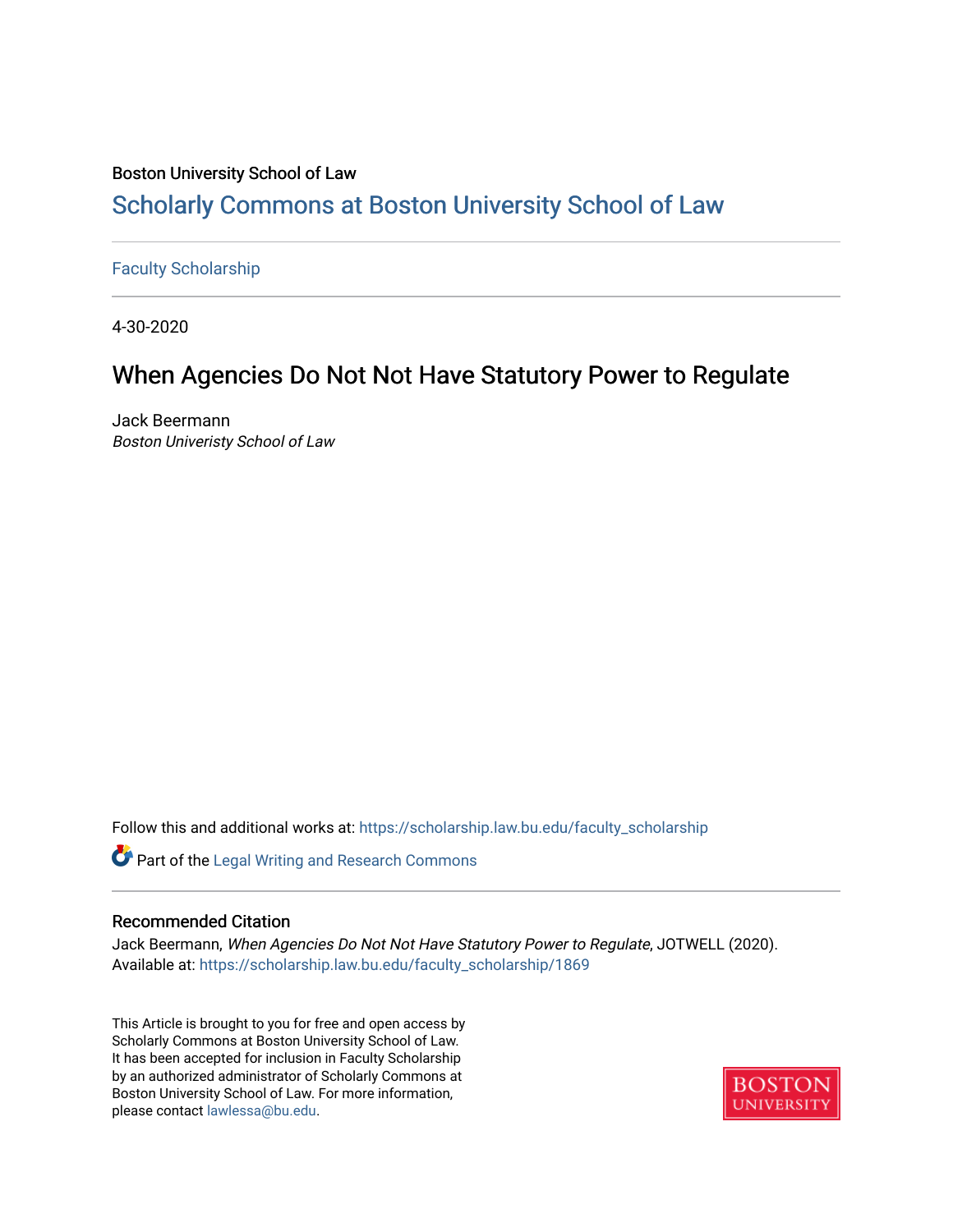# **When Agencies Do Not Not Have Statutory Power to Regulate**

**Author :** Jack Beermann

**Date :** April 30, 2020

William W. Buzbee, [Agency Statutory Abnegation in the Deregulatory Playbook,](https://scholarship.law.georgetown.edu/facpub/2120/) 68 **Duke L.J.** 1509 (2019).

When a President who campaigned on a deregulatory platform assumes office, the question immediately arises whether, in light of the unlikelihood of significant statutory assistance by Congress, the new administration will be able to achieve substantial deregulation on its own. In most contexts, agencies looking to ease regulatory burdens have essentially two options: they can engage in a reappraisal of the regulatory record (like the Reagan administration's failed attempt to rescind the passive restraint requirement for new automobiles), or they can reinterpret the statute or statutes underlying a regulatory program (such as the same administration's successful reform of the regulation of "stationary sources" of air pollutants), or both.

In the most exotic permutation of the latter method, employed more by the Trump administration than any previous administration, agencies have occasionally argued that their predecessors lacked statutory power to regulate as they did, leaving them no legal choice but to abandon a prior administration's regulatory program. In [Agency Statutory](https://scholarship.law.georgetown.edu/facpub/2120/) [Abnegation in the Deregulatory Playbook](https://scholarship.law.georgetown.edu/facpub/2120/), [William Buzbee](https://www.law.georgetown.edu/faculty/william-w-buzbee/) describes, analyzes, and dissects this "statutory abnegation" strategy, and persuasively illustrates that it has been and is likely to remain unsuccessful without major changes to basic principles of administrative law.

Buzbee provides a clear and succinct definition of statutory abnegation: "Acting against a backdrop of unchanged statutory law, an agency reexamines its powers under that law. In a break from past agency power claims and, usually, related actions, the agency newly declares that it no longer has authority it previously asserted. This is an act of agency 'abnegation'—self-denial of authority—because, without any statutory or judicially mandated change, the agency is denying itself statutory power previously claimed." (P. 1518.) Examples of statutory abnegation that Buzbee describes include the EPA's conclusion, under the George W. Bush administration, that it lacked previously asserted statutory authority to regulate greenhouse gases and among many from the Trump administration, its repudiation of the EPA's Clean Power Plan based exclusively on its view that the CPP "exceed[ed] the EPA's statutory authority."

The major impediment to the statutory abnegation strategy is judicial review. Buzbee begins by showing that familiar doctrines of judicial deference to both agency policy decisions and agency interpretations of the statutes they administer might lead an administration to expect that when agencies proclaim that they lack statutory authority to regulate, courts would defer and the agencies would win. This turns out, however, to be a pipe dream. As Buzbee persuasively concludes, "[B]are statutory-abnegation claims often weaken agency power over targets of regulation, reduce agency discretion, are doctrinally disadvantageous, and appear destined in most instances for eventual judicial rejection." (P. 1514.)

Why judicial rejection? Buzbee illustrates quite effectively that an administration's deregulatory fervor is likely to be met by reviewing courts doing what they have always done: namely, require agencies to offer well-considered, rational judgments that take into account "the science, data, empirical assessments, and old and new legal reasoning relevant to evaluating the policy shift." (P. 1515.) These considerations are the bread and butter of judicial review, and administrations ignore them at their peril. Instead, abnegation arguments have often been founded upon "slender legal reasoning, paid little attention to statutory criteria, avoided past rationales, and shown little or no engagement with onthe-ground impacts of the old and new policy choices." (P. 1515.) As Buzbee so eloquently concludes, "wellestablished doctrine appropriately rewards actions reflecting respect for multiple sources of political accountability. As courts have found, presidential edicts are inadequate justifications for inexpert agency rollbacks that dodge full